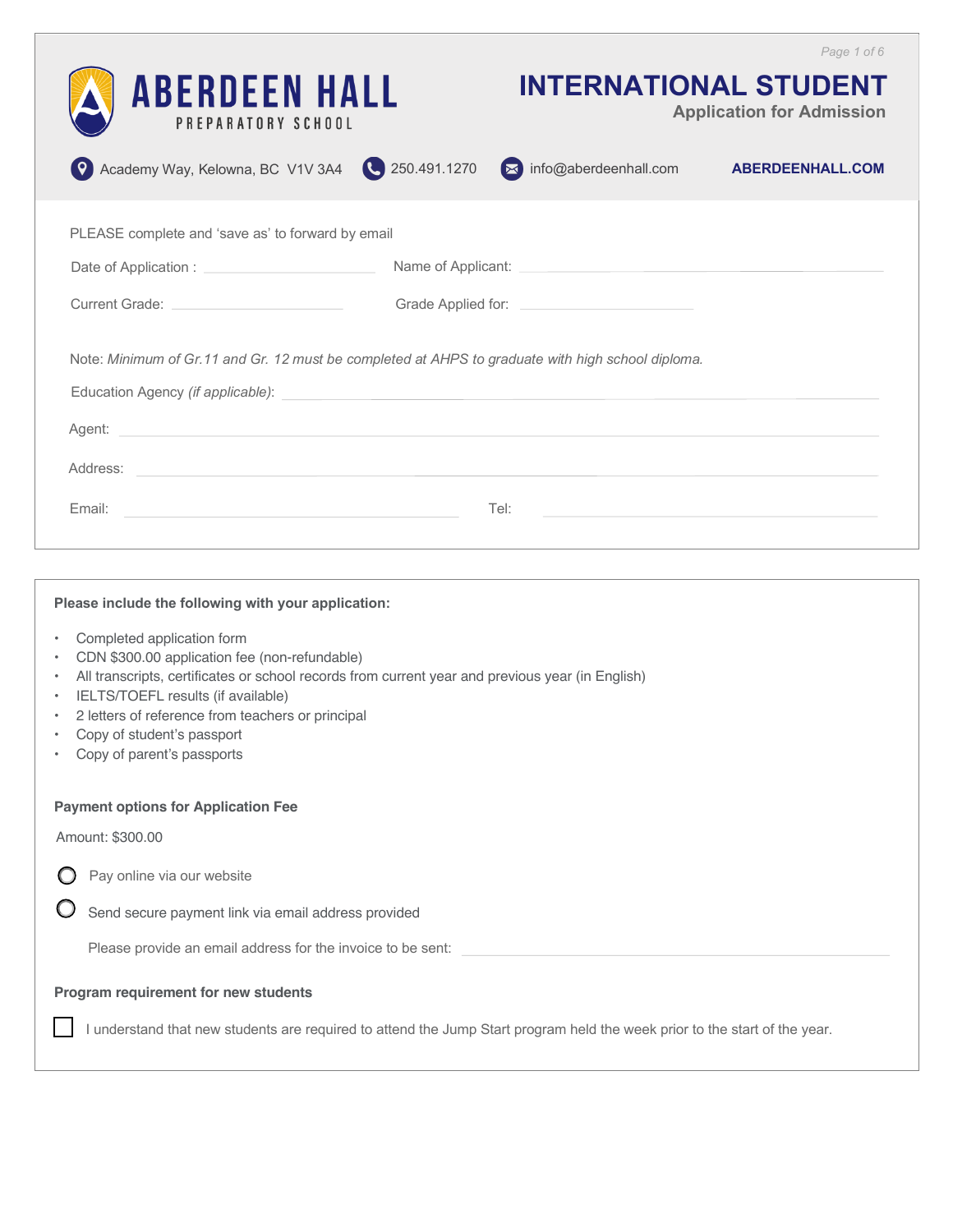| <b>ABERDEEN HALL</b><br>PREPARATORY SCHOOL<br>Academy Way, Kelowna, BC V1V 3A4 250.491.1270                                                                                                                                                                                                                                                                                                                                                                            | <b>INTERNATIONAL STUDENT</b><br>info@aberdeenhall.com                                                                                                                                                                          |              |           | Page 2 of 6<br><b>Application for Admission</b><br><b>ABERDEENHALL.COM</b> |
|------------------------------------------------------------------------------------------------------------------------------------------------------------------------------------------------------------------------------------------------------------------------------------------------------------------------------------------------------------------------------------------------------------------------------------------------------------------------|--------------------------------------------------------------------------------------------------------------------------------------------------------------------------------------------------------------------------------|--------------|-----------|----------------------------------------------------------------------------|
| PLEASE complete one application for each student<br><b>STUDENT INFORMATION</b>                                                                                                                                                                                                                                                                                                                                                                                         |                                                                                                                                                                                                                                |              |           |                                                                            |
| Name:<br><u> 1980 - Jan Stern Stern Stern Stern Stern Stern Stern Stern Stern Stern Stern Stern Stern Stern Stern Stern St</u><br><b>First Name</b>                                                                                                                                                                                                                                                                                                                    | Middle Name                                                                                                                                                                                                                    |              | Last Name |                                                                            |
|                                                                                                                                                                                                                                                                                                                                                                                                                                                                        | dd/mm/yyyyv                                                                                                                                                                                                                    | Gender: Male | $\odot$   | Female $\bigcap$                                                           |
|                                                                                                                                                                                                                                                                                                                                                                                                                                                                        |                                                                                                                                                                                                                                |              |           |                                                                            |
| <b>EDUCATION</b>                                                                                                                                                                                                                                                                                                                                                                                                                                                       |                                                                                                                                                                                                                                |              |           |                                                                            |
| Current school: <u>with a series of the series of the series of the series of the series of the series of the series of the series of the series of the series of the series of the series of the series of the series of the se</u>                                                                                                                                                                                                                                   | Email: Email: Email: Email: Email: Email: Email: Email: Email: Email: Email: Email: Email: Email: Email: Email: Email: Email: Email: Email: Email: Email: Email: Email: Email: Email: Email: Email: Email: Email: Email: Email |              |           |                                                                            |
| Address: the contract of the contract of the contract of the contract of the contract of the contract of the contract of the contract of the contract of the contract of the contract of the contract of the contract of the c<br>Date of Entrance: <u>example and a series of the series of the series of the series of the series of the series of the series of the series of the series of the series of the series of the series of the series of the series </u> |                                                                                                                                                                                                                                |              |           |                                                                            |

|          | PARENT 1 O OR GUARDIAN 1 O |                                 |                                | Same address and phone number as student             |                |                 |                                              |
|----------|----------------------------|---------------------------------|--------------------------------|------------------------------------------------------|----------------|-----------------|----------------------------------------------|
| Title:   | Mr $\bigcirc$              | Mrs $\bigcirc$                  | Miss $\bigcirc$ Ms. $\bigcirc$ |                                                      | Dr. $\bigcirc$ | Other $\bigcap$ | Please specify _______________________       |
| Name:    |                            |                                 |                                |                                                      |                |                 |                                              |
|          |                            | <b>First Name</b>               |                                |                                                      |                | Middle Name     | Last Name                                    |
| Address: |                            |                                 |                                |                                                      |                |                 |                                              |
|          |                            |                                 |                                |                                                      |                |                 |                                              |
|          |                            |                                 |                                |                                                      |                |                 |                                              |
|          |                            | Additional contact information: |                                |                                                      |                |                 |                                              |
|          |                            |                                 |                                |                                                      |                |                 | Please indicate Skype, WhatsApp, WeChat etc. |
|          | Occupation:                |                                 |                                | <u> 1980 - Jan Barnett, fransk politik (d. 1980)</u> | Employer:      |                 |                                              |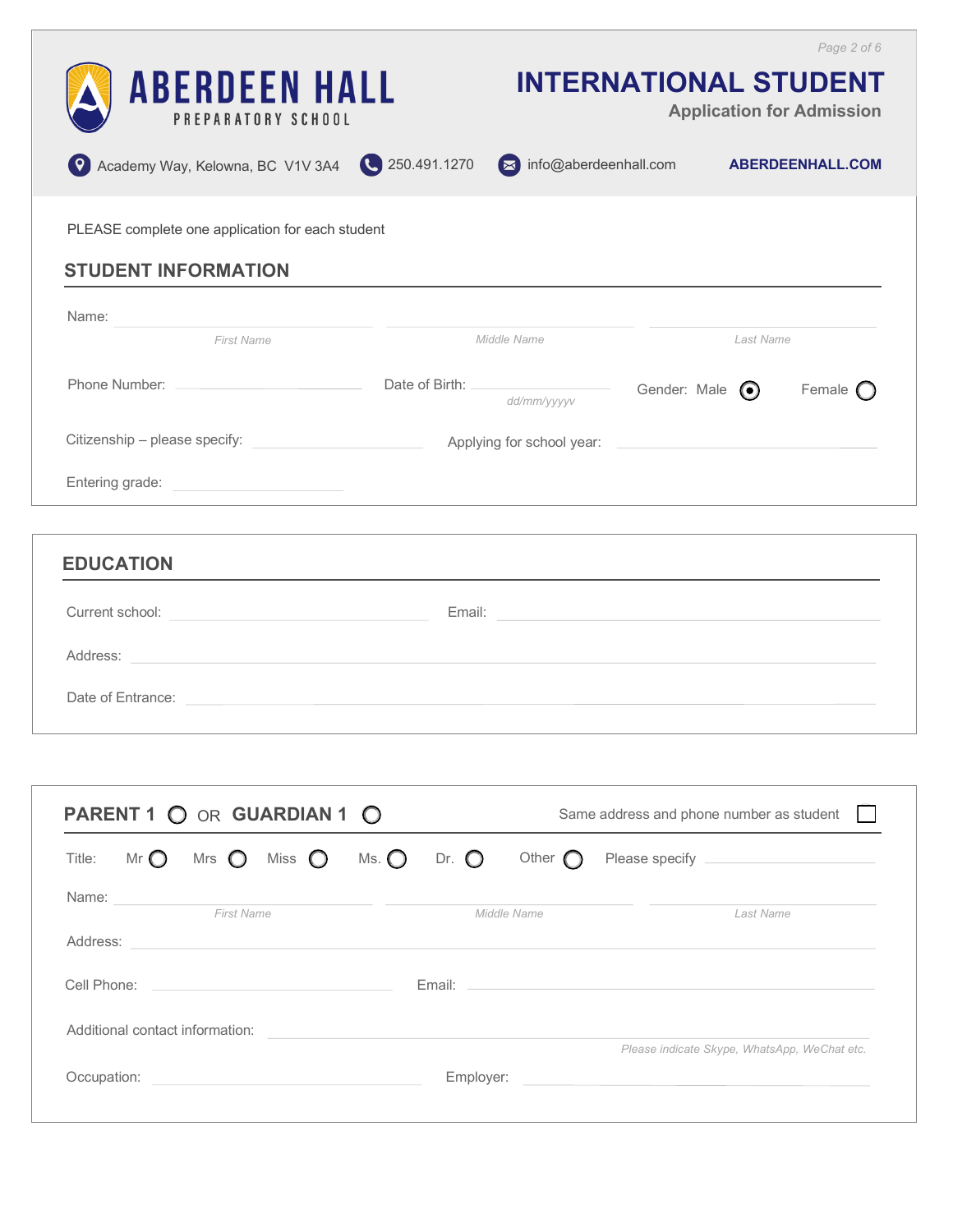| <b>ABERDEEN HALL</b><br>PREPARATORY SCHOOL<br>250.491.1270<br>Academy Way, Kelowna, BC V1V 3A4                                                                                                                                                    | Page 3 of 6<br><b>INTERNATIONAL STUDENT</b><br><b>Application for Admission</b><br>mfo@aberdeenhall.com<br><b>ABERDEENHALL.COM</b>                                    |
|---------------------------------------------------------------------------------------------------------------------------------------------------------------------------------------------------------------------------------------------------|-----------------------------------------------------------------------------------------------------------------------------------------------------------------------|
| PARENT 2 O OR GUARDIAN 2 O                                                                                                                                                                                                                        | Same address and phone number as student                                                                                                                              |
| Ms. $\bigcirc$<br>Mr $\bigcirc$<br>Miss $\bigcirc$<br>Dr. $\bigcirc$<br>Mrs $\bigcirc$<br>Title:                                                                                                                                                  | Other $\bigcap$                                                                                                                                                       |
| Name:<br><u> 1980 - Jan Barbara Barbara, manazarta da kasas da kasas da kasas da kasas da kasas da kasas da kasas da kasa</u><br><b>First Name</b><br>Address:<br>the contract of the contract of the contract of the contract of the contract of | Middle Name<br>Last Name                                                                                                                                              |
| Cell Phone:<br>the control of the control of the control of the control of the control of                                                                                                                                                         |                                                                                                                                                                       |
| Additional contact information:                                                                                                                                                                                                                   |                                                                                                                                                                       |
| Occupation:<br>Employer:<br><u> 1989 - Johann Harry Harry Harry Harry Harry Harry Harry Harry Harry Harry Harry Harry Harry Harry Harry Harry</u>                                                                                                 | Please indicate Skype, WhatsApp, WeChat etc.<br><u> 1980 - John Stein, mars and de Branch and de Branch and de Branch and de Branch and de Branch and de Branch a</u> |

| <b>PARENT AND FAMILY INFORMATION</b>                                          |  |                                               |                                               |                                                    |                     |  |
|-------------------------------------------------------------------------------|--|-----------------------------------------------|-----------------------------------------------|----------------------------------------------------|---------------------|--|
| Student resides with: Both Parents $\bigcap$                                  |  | Mother Only $\bigcirc$ Father Only $\bigcirc$ |                                               | Guardian $\mathbf O$                               |                     |  |
| To whom should correspondence be sent?                                        |  | Both Parents $\bigcirc$                       | Mother Only $\bigcirc$ Father Only $\bigcirc$ |                                                    | Guardian $\bigcirc$ |  |
| Custody agreement or restraining order in place? Yes $\bigcirc$ No $\bigcirc$ |  |                                               |                                               | If yes, please provide a copy of the documentation |                     |  |

|                   | Name: Name: Name: Name: Name: Name: Name: Name: Name: Name: Name: Name: Name: Name: Name: Name: Name: Name: Name: Name: Name: Name: Name: Name: Name: Name: Name: Name: Name: Name: Name: Name: Name: Name: Name: Name: Name: | Date of birth: _______________     |
|-------------------|-------------------------------------------------------------------------------------------------------------------------------------------------------------------------------------------------------------------------------|------------------------------------|
| <b>First Name</b> | Last Name                                                                                                                                                                                                                     |                                    |
|                   | Current School: <b>Example 2018</b>                                                                                                                                                                                           |                                    |
|                   | Name: Name: Name: Name: Name: Name: Name: Name: Name: Name: Name: Name: Name: Name: Name: Name: Name: Name: Name: Name: Name: Name: Name: Name: Name: Name: Name: Name: Name: Name: Name: Name: Name: Name: Name: Name: Name: | Date of birth: ________________    |
| <b>First Name</b> | Last Name                                                                                                                                                                                                                     |                                    |
|                   | Current School: Executive Current School:                                                                                                                                                                                     |                                    |
|                   | Name: Name: Name: Name: Name: Name: Name: Name: Name: Name: Name: Name: Name: Name: Name: Name: Name: Name: Name: Name: Name: Name: Name: Name: Name: Name: Name: Name: Name: Name: Name: Name: Name: Name: Name: Name: Name: | Date of birth: <b>Example 2014</b> |
| <b>First Name</b> | Last Name                                                                                                                                                                                                                     |                                    |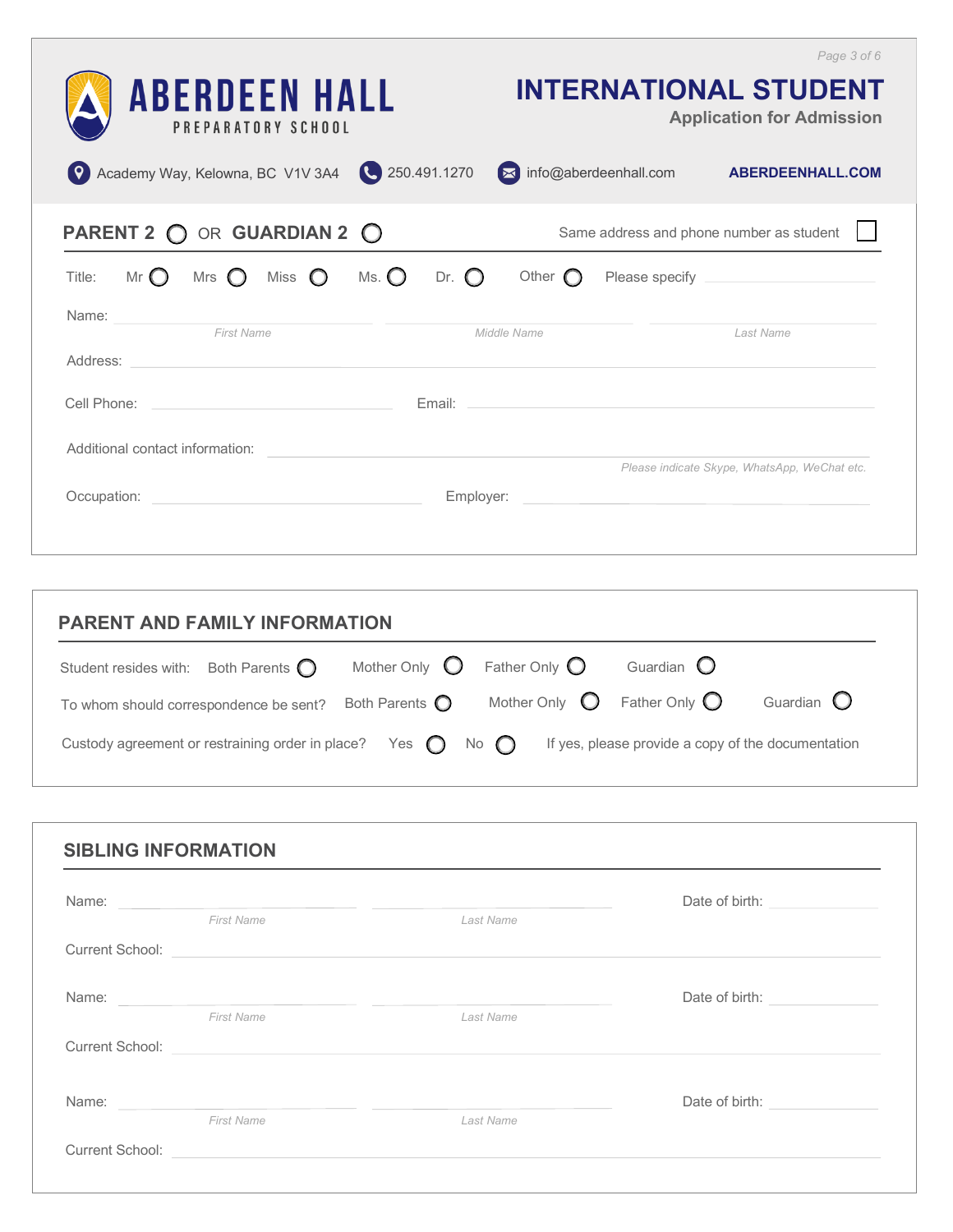

# **INTERNATIONAL STUDENT**

**Application for Admission**

Name: when the contract of the contract of the contract of the contract of the contract of the contract of the contract of the contract of the contract of the contract of the contract of the contract of the contract of the

Relationship: example and the set of the set of the set of the set of the set of the set of the set of the set of the set of the set of the set of the set of the set of the set of the set of the set of the set of the set o

Cell Phone: \_\_

## **APPLICANT'S EDUCATIONAL HISTORY – GRADE 1 TO 12**

*In order for us to accurately determine our ability to provide the required level of support to each individual student, it is important that the following questions are answered with as much sincerity and detail as possible.*

Names and addresses of schools attended within the last three years (not including current school):

| School:<br>the control of the control of the control of the control of                                                         | Phone:                                                                         | Dates Attended:                          |                                                                                                                                 |  |
|--------------------------------------------------------------------------------------------------------------------------------|--------------------------------------------------------------------------------|------------------------------------------|---------------------------------------------------------------------------------------------------------------------------------|--|
| School:                                                                                                                        | Phone:                                                                         | Dates Attended: _____________            |                                                                                                                                 |  |
| Has the applicant ever been advanced a grade?                                                                                  | Yes $\bigcirc$<br><b>No</b><br>$\left( \begin{array}{c} 1 \end{array} \right)$ |                                          | If yes, which grade?                                                                                                            |  |
| Has the applicant ever repeated a grade?                                                                                       | Yes $\bigcirc$                                                                 | $\bigcirc$<br>No<br>If yes, which grade? |                                                                                                                                 |  |
| Please indicate languages studied and level of proficiency for each:                                                           |                                                                                |                                          |                                                                                                                                 |  |
| Beginner $\bigcirc$<br>English:                                                                                                |                                                                                | Intermediate $\bigcirc$                  | Fluent $\bigcirc$                                                                                                               |  |
| Beginner O<br>Other:                                                                                                           |                                                                                | Intermediate $\bigcirc$                  | Fluent $\bigcirc$                                                                                                               |  |
| Other: Beginner O                                                                                                              |                                                                                | Intermediate                             | Fluent $\bigcirc$                                                                                                               |  |
| Has the student ever been designated "Special Needs" (ie Gifted, Learning Disability, ADHD, etc)?<br>If, yes, please describe: |                                                                                |                                          | Yes<br>No $\bigcirc$<br>$\left( \begin{array}{c} \end{array} \right)$                                                           |  |
| Has the applicant ever had a psychological-education (Psych-Ed) assessment?                                                    |                                                                                |                                          | $\circ$<br>Yes<br>$\left( \begin{array}{c} 1 \end{array} \right)$<br><b>No</b>                                                  |  |
| If yes, provide the date of the assessment:                                                                                    |                                                                                |                                          | <u> 1989 - John Stein, mars and de Britain and de Britain and de Britain and de Britain and de Britain and de Br</u>            |  |
|                                                                                                                                |                                                                                |                                          |                                                                                                                                 |  |
| assistance so we can better understand and respond to your child's unique needs. (Attach reports)                              |                                                                                |                                          | If the applicant has received or is receiving counseling due to a personal problem or event, please share information about the |  |
| Has the applicant been prescribed any medication to be taken on a regular basis?<br>If yes, please elaborate:                  |                                                                                |                                          | No $\bigcirc$<br>Yes<br>$\left( \begin{array}{c} 1 \end{array} \right)$                                                         |  |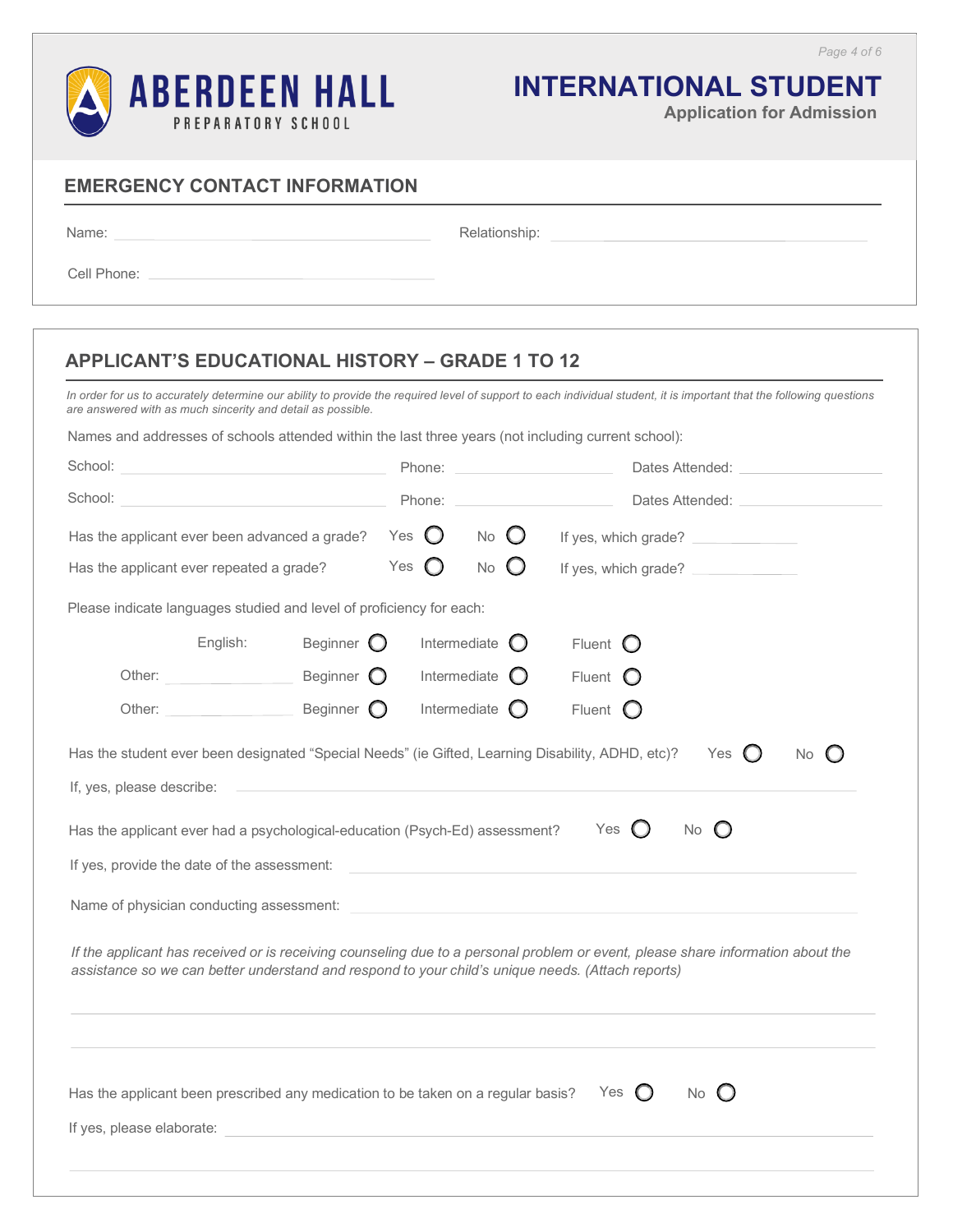

# **INTERNATIONAL STUDENT**

**Application for Admission**

Has the applicant ever been the subject of serious disciplinary procedure at school or in the community?

Yes  $O$  No  $O$ 

Please detail any disciplinary matters:

Remarks from the family (i.e. is there anything you would like to add that has not been covered in the application?):

**APPLICANT INFORMATION** *To be completed by the student.*

Within the past year, which books have you read that have particularly appealed to you?

Have you achieved any awards, honours, and achievements in the area of academics? If so, please list them below:

What are your personal passions?

Please list all extracurricular, athletic, and community activities in which you have been involved during **the past two years.**

Activity **Activity** *Mears Involved* **Level/Leadership position** *Christian Level Christian Christian Christian Christian Christian Christian Christian Christian Christian Christian Christian Chr* 

How do you feel you can contribute to the Aberdeen Hall community?